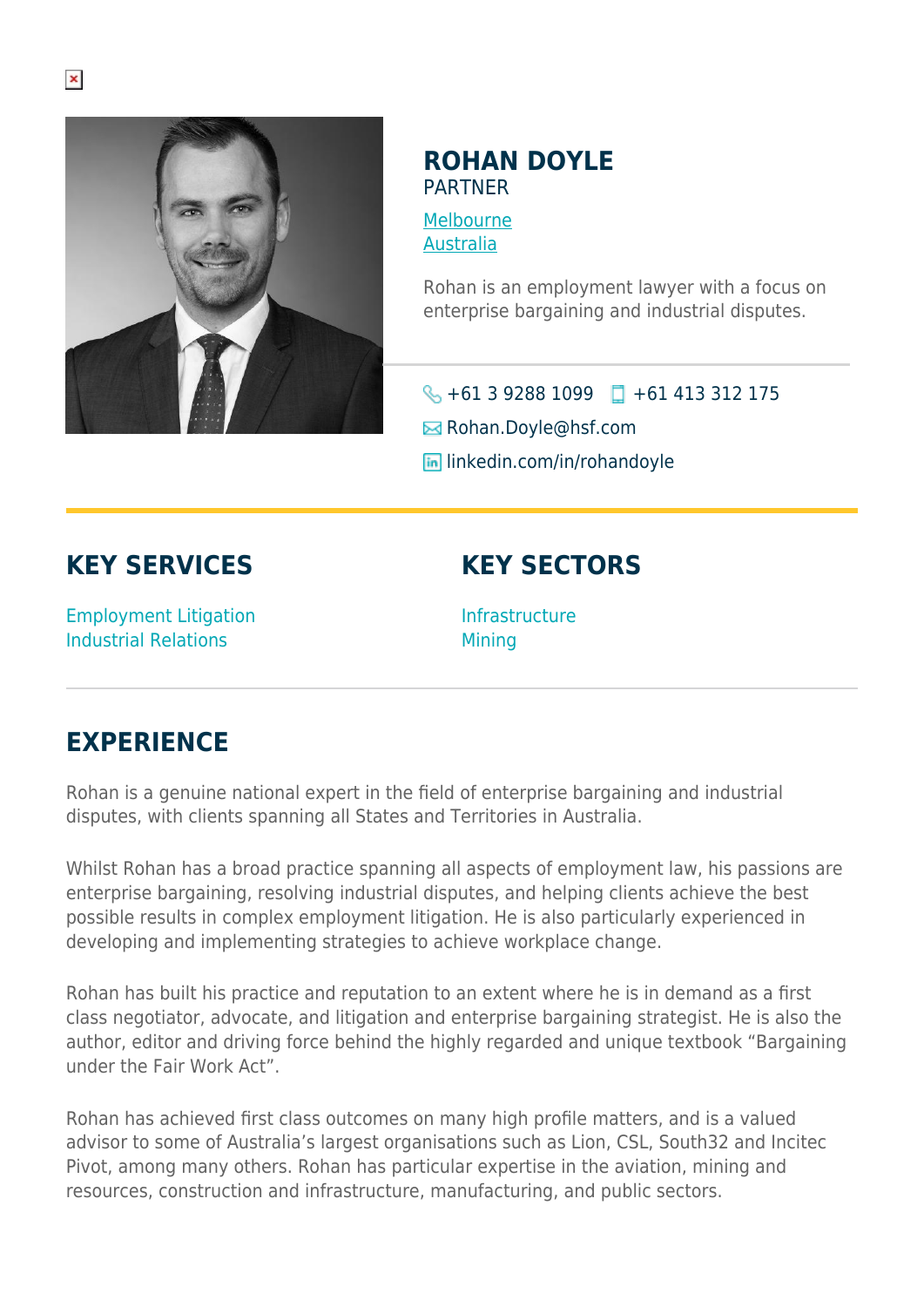Rohan has been recognised by Chambers since 2017 as 'up and coming'. Rohan has since built his practice to one that covers all our Australian offices, providing significant streams of work to lawyers at each location. His current and recent matters include acting on some of the most significant and high profile industrial disputes and enterprise bargaining rounds in the market. There is no question Rohan is one of the country's leading industrial relations practitioners.

Rohan is also a mentor for our lawyers who benefit from his ability to successfully manage his practice whilst also undertaking and developing initiatives which benefit our national Employment, Industrial Relations and Safety team as a whole.

He has a tremendous ability to build lasting relationships with clients which have resulted in a highly successful practice. During recent client reviews, clients have commented that Rohan is highly approachable and responsive. Feedback has included that Rohan is "exceptional for skills and his knowledge base… unique in his skillset and talent", "can grasp complex issues and do this quickly", and is "exceptional across the board". Rohan is highly respected, by his peers and his clients, for the depth of his legal knowledge and understanding of his clients' businesses.

Rohan has deep experience in advising clients and running training workshops, including on the following:

- enterprise bargaining and industrial disputes, including negotiating with unions and other stakeholders – Rohan has been active in developing strategies to unwind enterprise agreements that have become unsustainable and regularly runs pre-bargaining strategic planning workshops on this topic
- industrial action Rohan recently prevented industrial action on a large public infrastructure project from disrupting work on the critical path
- workplace change, including helping organisations manage change initiatives such as restructuring and redundancy, site closures and relocations, transfers of business, outsourcing and offshoring in a time and cost efficient manner and minimises disruption to the workforce
- labour models, including advising on 'sham contracting' risks and developing sustainable employment conditions, including for the start-up phase of major construction, mining and infrastructure projects
- picketing, secondary boycotts, union right of entry and construction code compliance Rohan recently dispersed a picket of thousands of workers blockading a client's site in